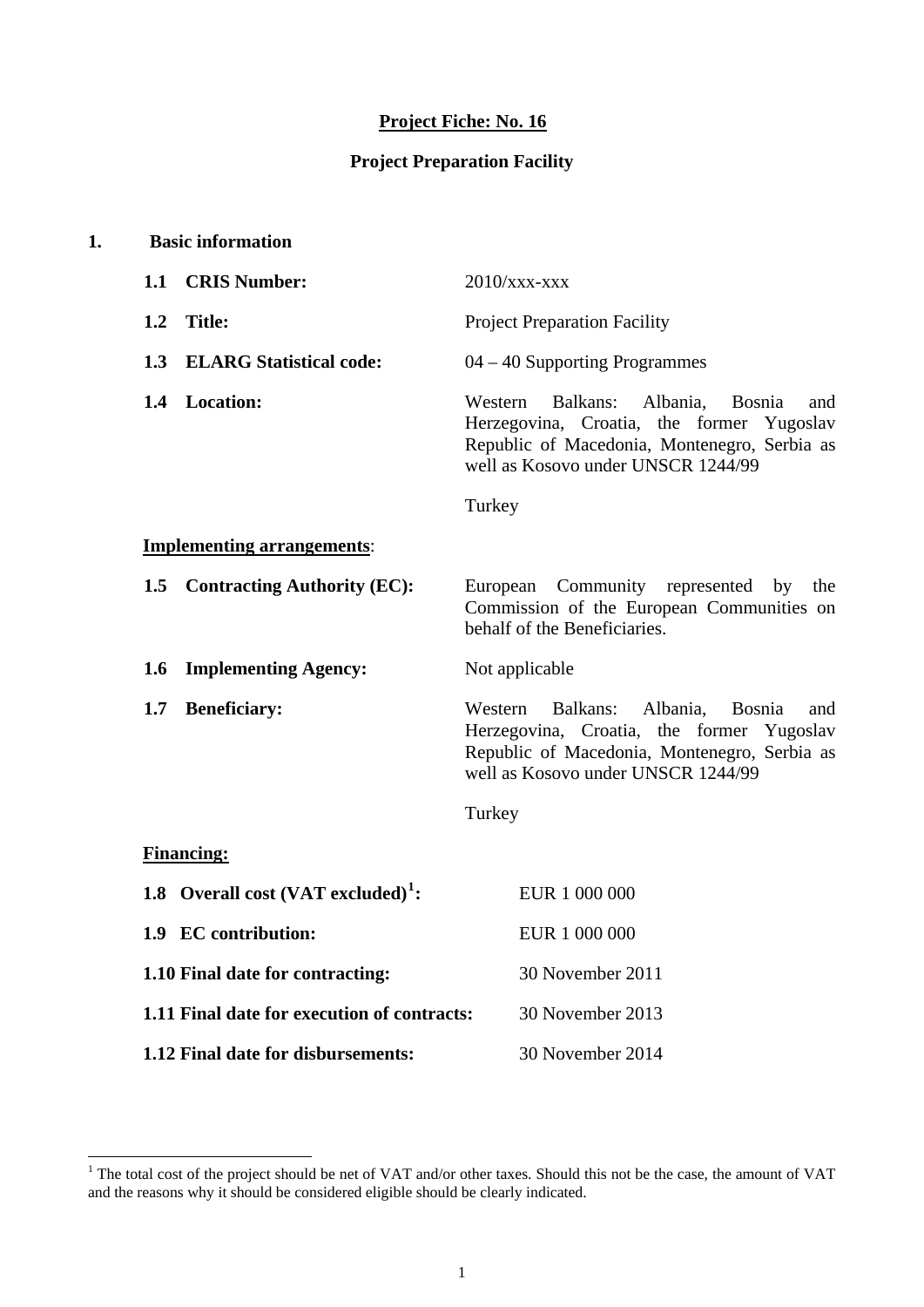#### **2. Overall Objective and Project Purpose**

#### **2.1 Overall Objective**

To ensure effective programming and project development as well as implementation of the Multibeneficiary Programme under the IPA.

## **2.2 Project purpose**

To support the programming phase, the planning process of future programmes and the implementation of the Multi-beneficiary Programme in order to allow project preparation and implementation to proceed in a quick and effective manner.

## **2.3 Link with AP/NPAA / EP/ SAA[2](#page-1-0)**

Not applicable

## **2.4 Link with MIPD**

The Project Preparation Facility supports all priority areas of the IPA Multi-beneficiary MIPDs and will facilitate the preparation of various types of projects to be financed under the IPA Multibeneficiary Programme.

## **3. Description of project**

## **3.1 Background and justification**

The main objective of the IPA is to help the beneficiaries face the challenges of European integration, implement the reforms needed to fulfil EU requirements and make progress in the Stabilisation and Association Process. The Multi-beneficiary programme is designed to respond to Multi-beneficiary priority needs as indicated in the IPA Multi-beneficiary MIPDs, taking into account activities implemented under the National Programmes, the guidance provided in EU strategic documents, the lessons learned from the programming and implementation of previous EU assistance and the findings from consultations with, inter alia, the Beneficiaries, International Financial Institutions, the Regional Cooperation Council, EU Member States, civil society organisations and European Commission services.

The European Commission is responsible for the programming, contracting and implementation of the Multi-beneficiary Programme under IPA on behalf of the Beneficiaries, but involves the beneficiaries and other stakeholders at an early stage in the programming to ensure ownership of and involvement in the projects.

<span id="page-1-0"></span> $\overline{a}$  $^2$  AP = Accession Partnership; NPAA = National Programme for the Adoption of the Acquis (for Candidate Countries), National Action Plan (for Potential Candidates); EP= European Partnership; SAA = Stabilisation and Association Agreement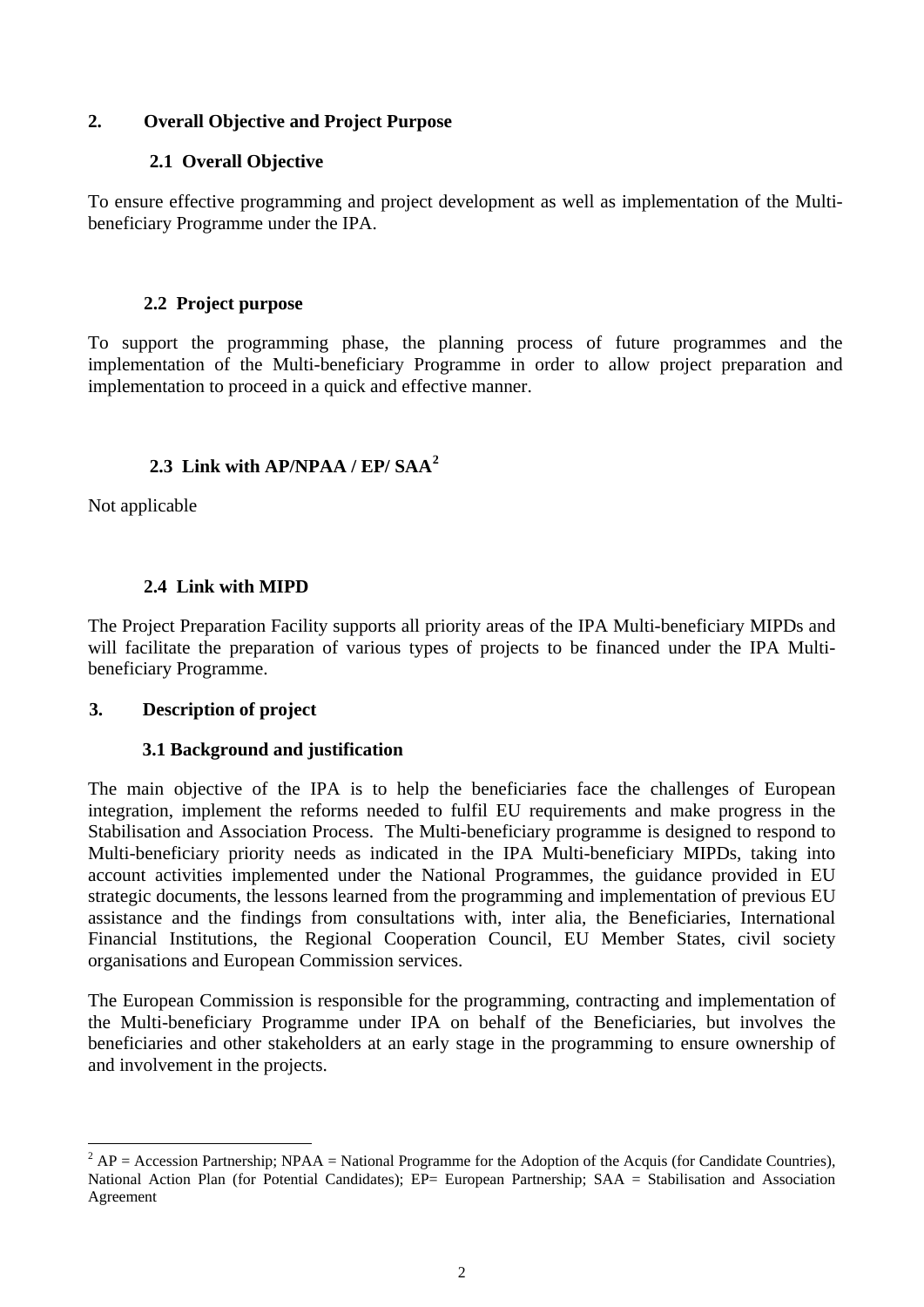In order to improve the quality and speed up the programming and implementation of the Multibeneficiary Programme it has been decided to create a Project Preparation Facility.

This facility will provide assistance which can be granted under the framework of a Project Preparation Facility in line with the IPA Programming Guide.

#### **3.2 Assessment of project impact, catalytic effect, sustainability and cross border impact**

The impact of the Project Preparation Facility is significant. Effective delivery of the facility results in:

- o More effective implementation of the relevant programmes and projects better designed projects produce better results and are also less likely to require subsequent addenda and contractual revision;
- o Faster completion of tendering procedures properly prepared documentation can be approved faster and will require less corrigenda once launched;
- o Higher quality responses from organisations and companies submitting bids tender documentation which is clear, logical and learns from experience elsewhere in the EU will ensure that submitted offers provide what is required by the Contracting Authority;
- o Increased disbursement of available funds;
- o Improved effectiveness of projects.

Sustainability is ensured through demonstrating how good project design leads to good project implementation. This will encourage all stakeholders to attach greater priority to the programming and project design phases and should improve the ownership.

## **3.3 Results and measurable indicators**

#### *Results*

- 1. Strategic plans are designed in different sector areas;
- 2. Stakeholder consultations organised, project fiches are drafted well;
- 3. Tender documents, terms of reference and technical specifications drafted;
- 4. Project preparatory and start-up actions implemented.

#### *Measurable Indicators*

- 1. Quality and quantity of strategic plans;
- 2. Quality of project fiches and quality and quantity of stakeholder consultations;
- 3. Quality and quantity of tender documents, terms of reference and technical specifications;
- 4. Number of preparatory and start-up actions implemented.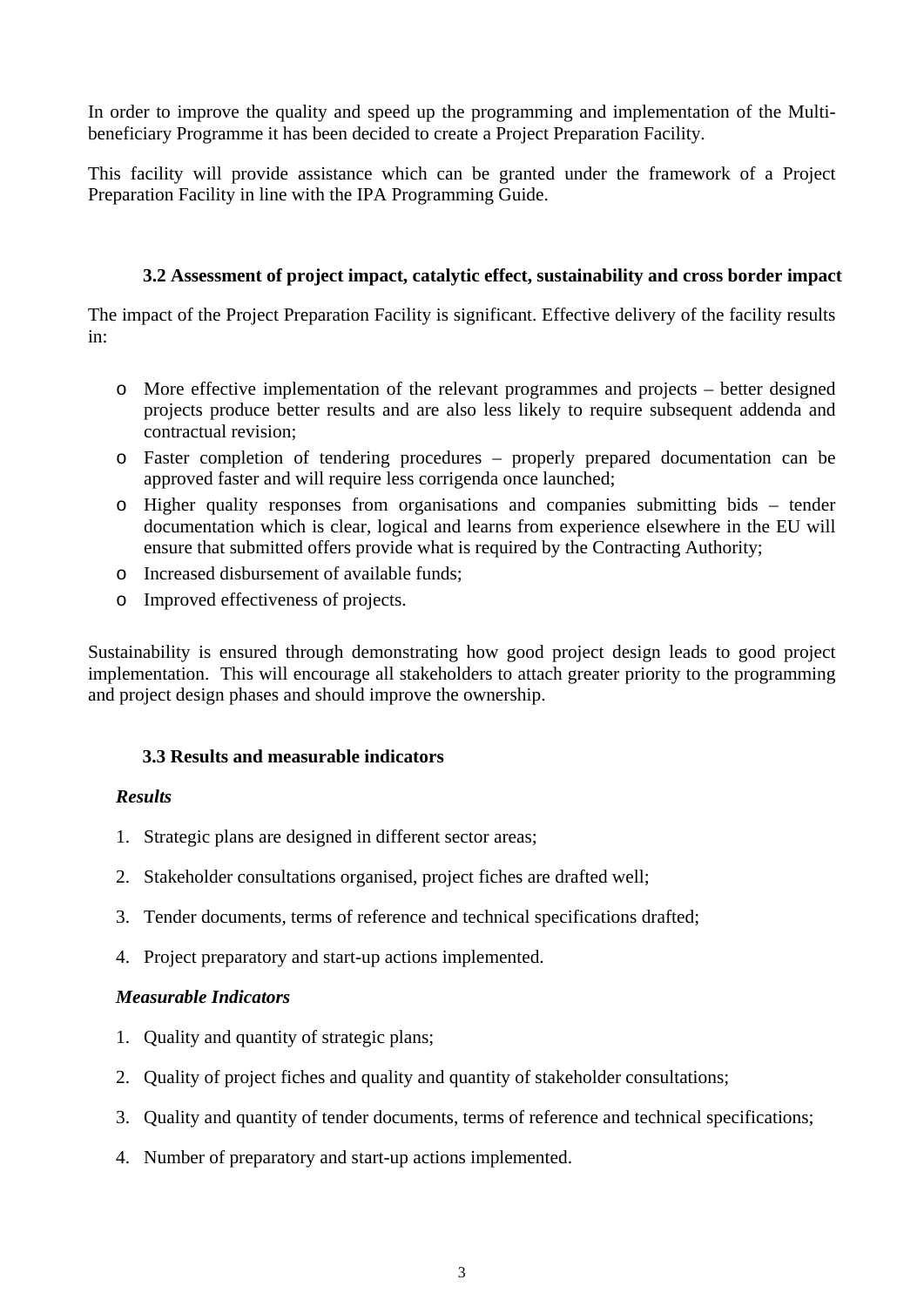#### **3.4 Activities:**

- 1. Support in designing effective strategic plans in different sector areas.
- 2. Support in planning and programming the IPA-funded projects by for example assisting in stakeholder consultations, advice on drafting Project Fiches and their annexes.
- 3. Provide expert assistance in drafting the tender documents and/or terms of reference and technical specifications for the implementation of IPA funded projects.
- 4. Project preparatory and start-up actions.

#### **3.5 Conditionality and sequencing:**

Not applicable.

#### **3.6 Linked activities**

The Project Preparation Facility is linked to the IPA Monitoring Programme which is designed to enhance the relevance, effectiveness, efficiency, impact and sustainability of the assistance to the Western Balkans and Turkey and to provide the Commission with regular analytical assessments on implementation of projects and programmes which is used during the implementation phase of projects as well as in the design of new projects.

It is also liked to the IPA Audit and Evaluation Programme where *audits* provide the Commission with assurance as to the legality and regularity of the assistance and *evaluation* provides the Commission with judgement of interventions according to their results, impacts and needs they aim to satisfy and contributes to the design of interventions, improve the quality and report on the achievements of the interventions, both of which the results are used in future programming.

#### **3.7 Lessons learned**

This is the first time a Project Preparation Facility is programmed for the Multi-beneficiary Programme so there are no lessons learned from previous similar facilities. However, National programmes have both under the CARDS and IPA programmes included Project Preparation Facilities which has proved to be an excellent tool for supporting the programming process and the implementation of projects.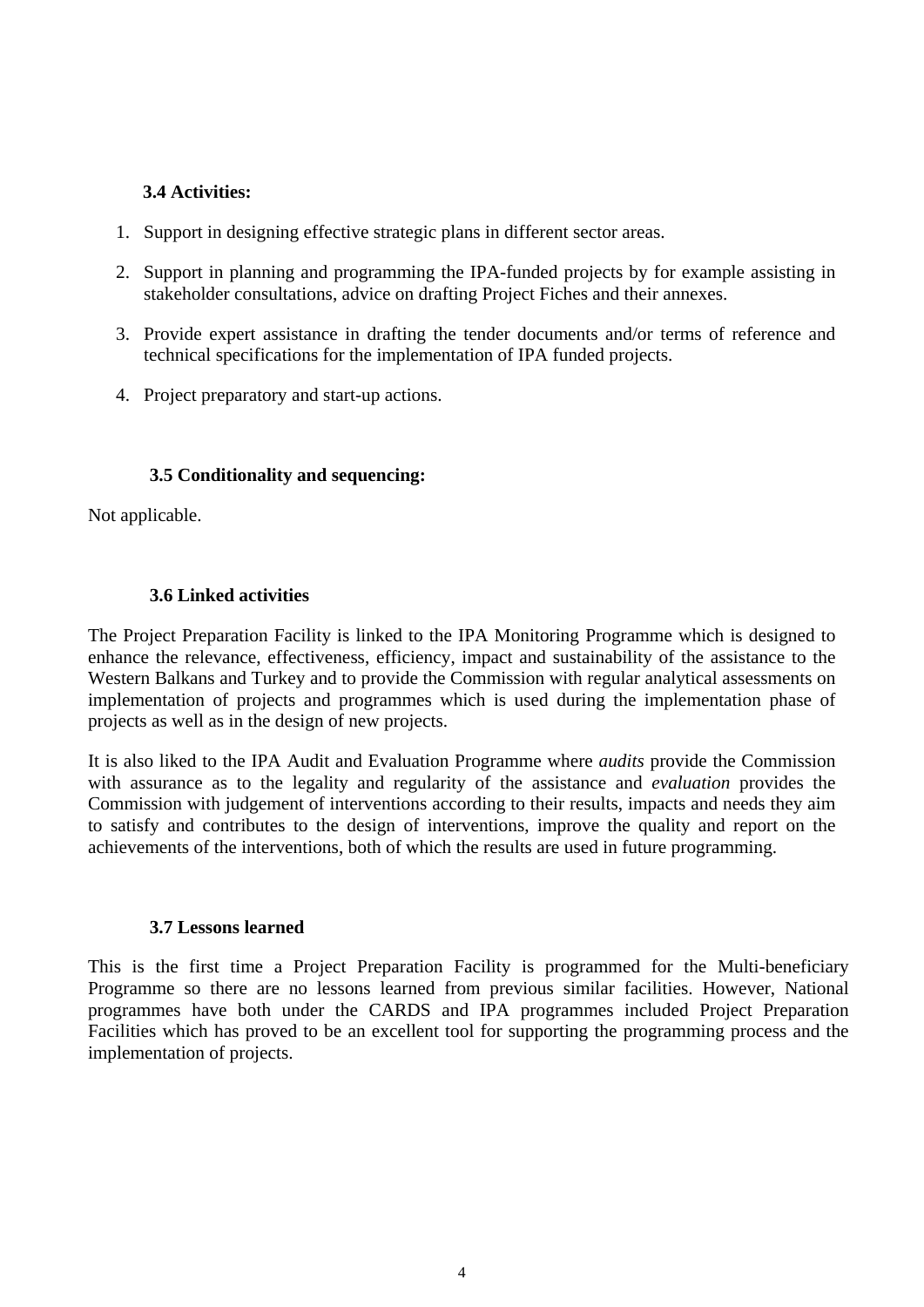# **4. Indicative Budget (amounts in EUR)**

|                                    |              |            |                                 |                                             |            |                                          |       | <b>SOURCES OF FUNDING</b>    |                                         |                           |                                                  |       |
|------------------------------------|--------------|------------|---------------------------------|---------------------------------------------|------------|------------------------------------------|-------|------------------------------|-----------------------------------------|---------------------------|--------------------------------------------------|-------|
|                                    |              |            | TOTAL EXP.RE                    | <b>IPA COMMUNITY</b><br><b>CONTRIBUTION</b> |            | NATIONAL CONTRIBUTION                    |       |                              |                                         |                           | PRIVATE CONTRIBUTION<br><b>GRANT BENEFICIARY</b> |       |
| <b>ACTIVITIES</b>                  | <b>IB</b>    | <b>INV</b> | <b>EUR</b><br>$(a)=(b)+(c)+(d)$ | <b>EUR</b><br>(b)                           | % (1)      | Total<br><b>EUR</b><br>$(c)=(x)+(y)+(z)$ | % (1) | Central<br><b>EUR</b><br>(x) | Regional/<br>Local<br><b>EUR</b><br>(y) | IFIs<br><b>EUR</b><br>(z) | <b>EUR</b><br>(d)                                | % (1) |
| Project<br>Preparation<br>Facility | $\mathbf{X}$ |            | 1 000 000                       | 1 000 000                                   | 100        |                                          |       |                              |                                         |                           |                                                  |       |
| TOTAL IB                           |              |            | 1 000 000                       | 1 000 000                                   | 100        |                                          |       |                              |                                         |                           |                                                  |       |
| <b>TOTAL INV</b>                   |              |            |                                 |                                             |            |                                          |       |                              |                                         |                           |                                                  |       |
| <b>TOTAL PROJECT</b>               |              |            | 1 000 000                       | 1 000 000                                   | <b>100</b> |                                          |       |                              |                                         |                           |                                                  |       |

Amounts net of VAT

(1) Expressed in % of the **Total** Expenditure (column (a))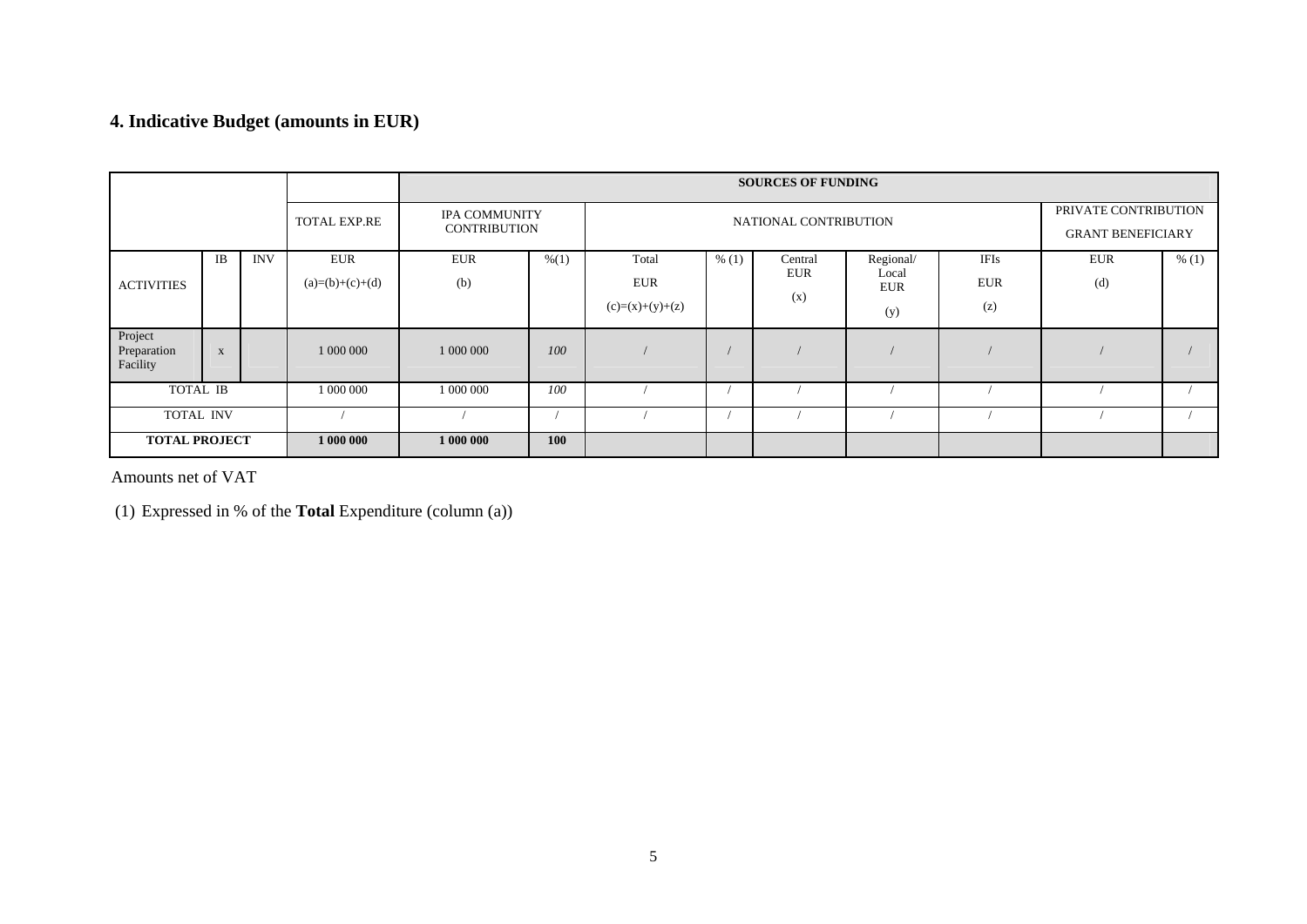| Contracts             | Request for services<br>and/or restricted<br>tenders | Signature<br>contracts    | of   Project Completion |
|-----------------------|------------------------------------------------------|---------------------------|-------------------------|
| $5 - 12$<br>contracts | Service   Q2 2010-Q3 2011                            | Q2 2010-Q4 2011   Q4 2012 |                         |

#### **5. Indicative Implementation Schedule (periods broken down per quarter)**

Due to the nature of this project, for the time being it is not possible to foresee the precise timing of requests for services, tendering and contracting.

#### **6. Cross cutting issues**

## 6.1 Equal Opportunity

Equal opportunities and non-discrimination principles will be respected as regarding gender as well as minorities at the programming and implementation stage. Based on the fundamental principles of promoting equality and combating discrimination, participation in the project will be guaranteed on the basis of equal access regardless of sex, racial or ethnic origin, religion or belief, disability, age or sexual orientation.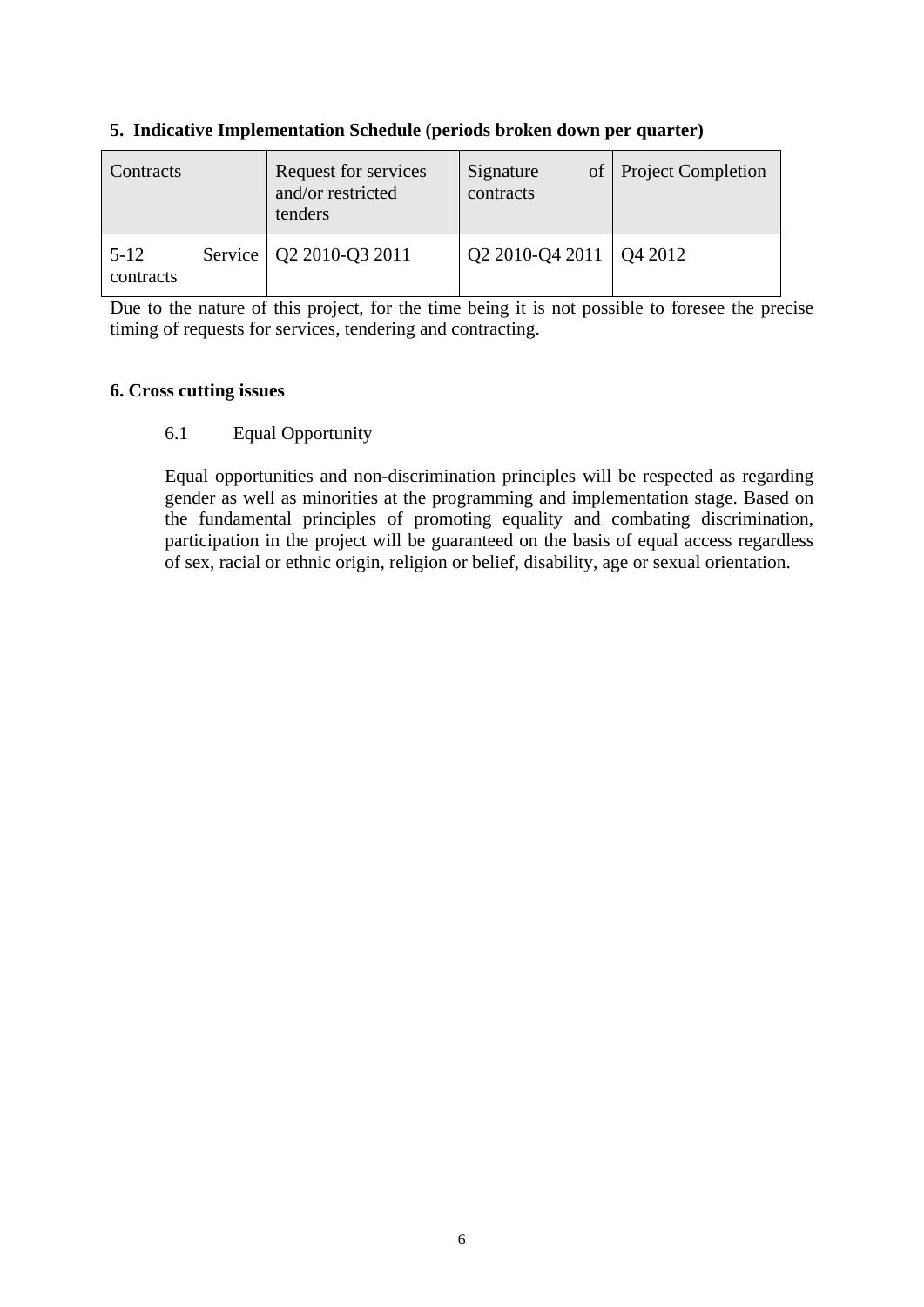## **ANNEXES**

- I- Logical framework matrix in standard format
- II- Amounts (in EUR) contracted and disbursed per quarter over the full duration of project
- III- Details per EC funded contract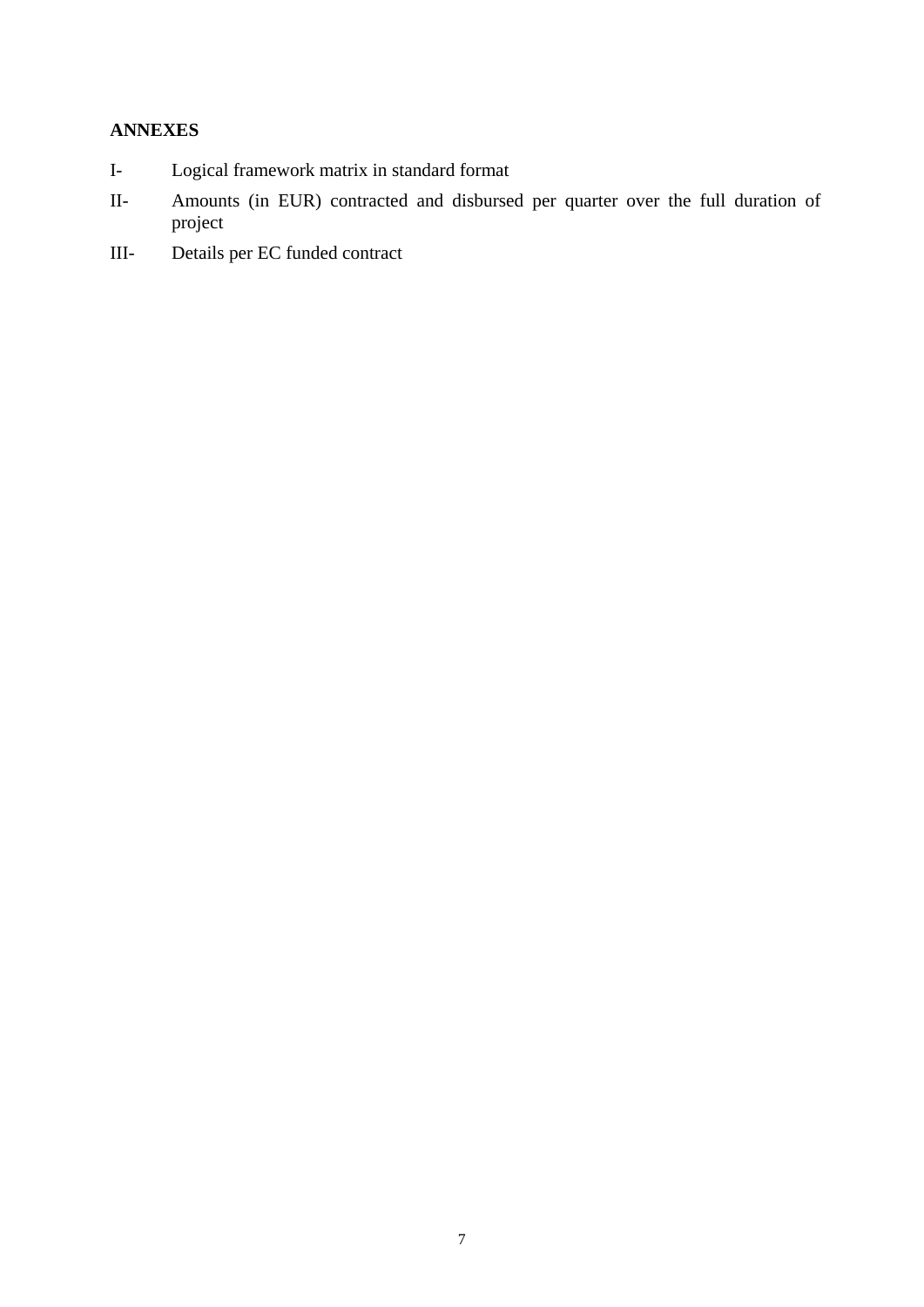# **ANNEX I: Logical framework matrix in standard format**

| LOGFRAME PLANNING MATRIX FOR Project Fiche | Programme name and number:<br><b>Project Preparation Facility</b> | $2010/\frac{\text{xx} - \text{xx}}{\text{xx}}$      |
|--------------------------------------------|-------------------------------------------------------------------|-----------------------------------------------------|
|                                            | Contracting period<br>expires:<br>November 2011                   | 30 Disbursement period expires: 30<br>November 2014 |
|                                            | Total budget:                                                     | IPA budget                                          |
|                                            | EUR 1 000 000                                                     | EUR 1 000 000                                       |

| <b>Overall objective</b>                                                                                                                                                                                                                              | Objectively verifiable<br>indicators               | <b>Sources of Verification</b> |                    |
|-------------------------------------------------------------------------------------------------------------------------------------------------------------------------------------------------------------------------------------------------------|----------------------------------------------------|--------------------------------|--------------------|
| To ensure effective programming and project<br>development as well as implementation of the Multi-<br>beneficiary Programme under the IPA                                                                                                             |                                                    |                                |                    |
| Project purpose                                                                                                                                                                                                                                       | <b>Objectively verifiable</b><br><b>indicators</b> | <b>Sources of Verification</b> | <b>Assumptions</b> |
| To support the programming phase, the planning<br>process of future programmes and the implementation<br>of the Multi-beneficiary Programme in order to allow<br>project preparation and implementation to proceed in<br>a quick and effective manner |                                                    |                                |                    |

|    | <b>Results</b>                                                                               |    | <b>Objectively verifiable</b><br>indicators                                               |    | <b>Sources of Verification</b>                                     | <b>Assumptions</b> |
|----|----------------------------------------------------------------------------------------------|----|-------------------------------------------------------------------------------------------|----|--------------------------------------------------------------------|--------------------|
|    | Strategic plans are designed in different sector $ _1$ .<br>areas:                           |    | Quality and quantity of<br>strategic plans;                                               |    | Strategic plans<br>fiches.<br>Project<br>minutes<br>from           |                    |
|    | consultations<br>Stakeholder<br>organised,<br>project<br>fiches are drafted well;            |    | Quality of project fiches<br>and quality and quantity of $\vert$ 3.                       |    | stakeholder consultations<br>Tender<br>documents.<br>- of<br>terms |                    |
| 3. | documents.<br>terms<br>of<br>reference<br>Tender<br>and<br>technical specifications drafted; |    | stakeholder consultations;                                                                |    | technical<br>reference<br>and<br>specifications;                   |                    |
| 4. | Project<br>preparatory<br>and<br>start-up<br>actions<br>implemented.                         | 3. | Quality and<br>quantity of<br>tender documents, terms of<br>technical<br>reference<br>and | 4. | Results from preparatory and start<br>up actions                   |                    |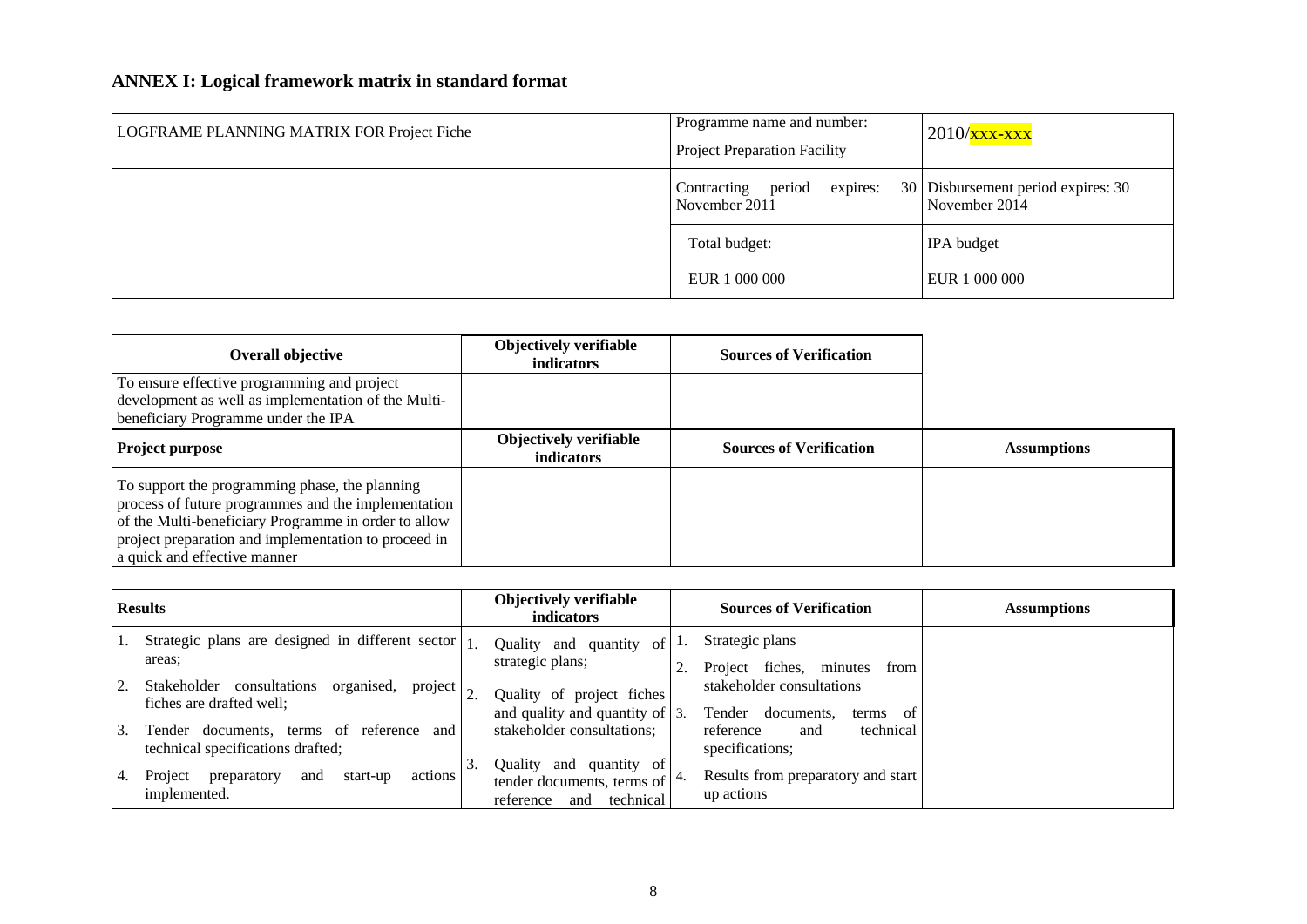| specifications;                                               |  |
|---------------------------------------------------------------|--|
| Number of preparatory and<br>start-up actions<br>implemented. |  |

| <b>Activities</b> |                                                                                                                                                                                  | <b>Means</b>                                           | Costs         | <b>Assumptions</b> |
|-------------------|----------------------------------------------------------------------------------------------------------------------------------------------------------------------------------|--------------------------------------------------------|---------------|--------------------|
|                   | Support in designing effective strategic plans<br>in different sector areas.                                                                                                     | Specific contracts under<br>Framework contracts and/or | EUR 1 000 000 |                    |
| 2.                | Support in planning and programming the<br>IPA-funded projects by for example assisting<br>in stakeholder consultations, advise on<br>drafting Project Fiches and their annexes. | service contracts                                      |               |                    |
| 3.                | Provide expert assistance in drafting the<br>tender documents and/or terms of reference<br>and technical specifications for the<br>implementation of IPA funded projects.        |                                                        |               |                    |
| 4.                | Project preparatory and start-up actions.                                                                                                                                        |                                                        |               |                    |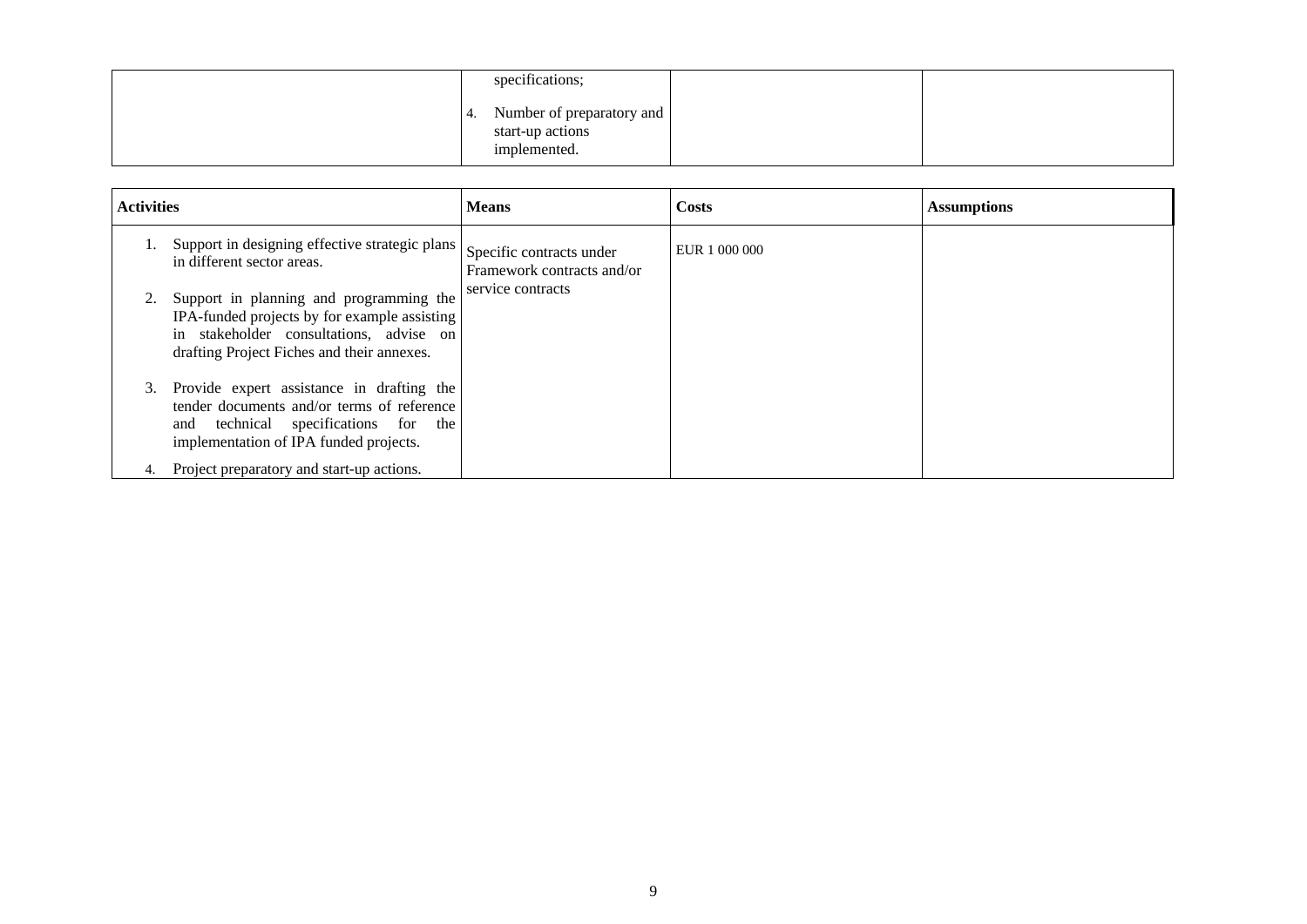| <b>Contracted</b> | $\bf Q2$<br>2010 | Q <sub>3</sub><br>2010 | <b>O4 2010</b> | <b>Q1 2011</b> | Q2 2011 | Q3 2011 | Q4 2011   | Q1 2012 | Q <sub>2</sub> 2012 | Q3 2012                | <b>Q4 2012</b>         |
|-------------------|------------------|------------------------|----------------|----------------|---------|---------|-----------|---------|---------------------|------------------------|------------------------|
| Contracts         |                  | 100 000                | 200 000        | 300 000        | 200 000 | 200 000 |           |         |                     |                        |                        |
| <b>Cumulated</b>  |                  | 100 000                | 300 000        | 600 000        | 800 000 | 1000000 | 1 000 000 | .000000 | 1000000             | 1 000 000              | 000000                 |
| <b>Disbursed</b>  | Q <sub>2</sub>   | Q <sub>3</sub>         |                |                |         |         |           |         |                     |                        |                        |
|                   | 2010             | 2010                   | <b>O4 2010</b> | Q1 2011        | Q2 2011 | Q3 2011 | Q4 2011   | O1 2012 | Q2 2012             | Q <sub>3</sub><br>2012 | Q <sub>4</sub><br>2012 |
| Contracts         |                  | 50 000                 | 150 000        | 200 000        | 200 000 | 200 000 | 200 000   |         |                     |                        |                        |

**ANNEX II: Amounts (in EUR) contracted and disbursed per quarter over the full duration of project** 

Due to the nature of the Facility for Project Preparation and Reinforcement of Administrative Capacity for the time being it is not possible to foresee the precise timing of contracting and disbursements, and the number and value of contracts.